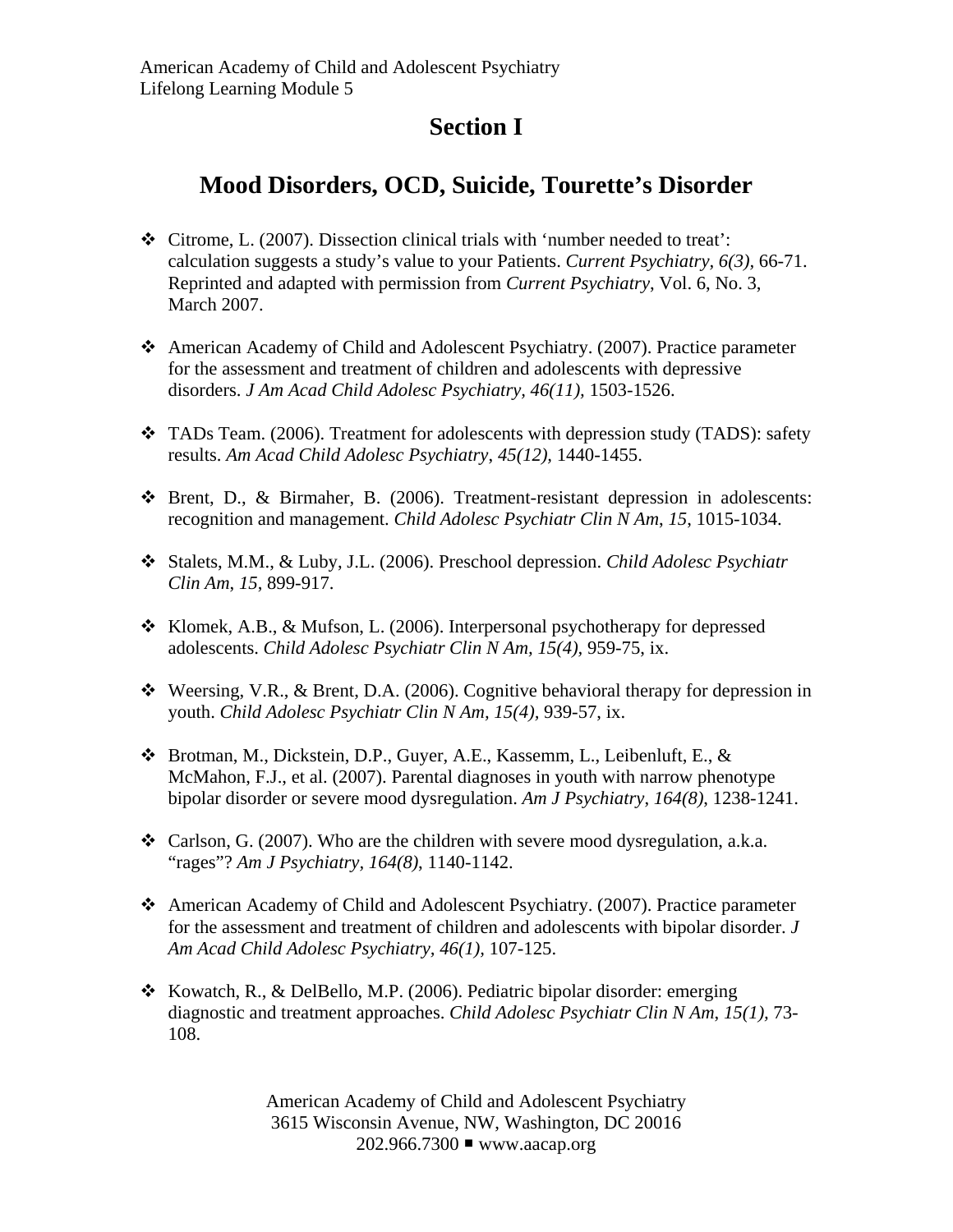American Academy of Child and Adolescent Psychiatry Lifelong Learning Module 5

- DelBello, M., Adler, C., Fleck, D.E., Hanseman, D., & Strakowski, S.M. (2007). Twelve-month outcome of adolescents with bipolar disorder following first hospitalization for a manic or mixed episode. *Am J Psychiatry*, *164*, 582-590.
- Smarty, S., & Findling, R. (2007). Psychopharmacology of pediatric bipolar disorder: a review. *Psychopharmacology, 191*, 39-54.
- Bridge, J.A., Brent, D., & Goldstein, T.R. (2006). Adolescent suicide and suicidal behavior. *J Child Psychol Psychiatry*, *47(3-4),* 372-394.
- Klomek, A.B., Gould, M.S., Kleinman, M., Marrocco, F., & Schonfeld, I.D. (2007). Bullying, depression, and suicidality in adolescents. *J Am Acad Child Adolesc Pyschiatry*, *46(1),* 40-49.
- $\triangleleft$  Huth-Bocks, A.C., Ivey, A.Z., Kerr, D.C.R., King, R.A., & Kramer, A.C. (2007). Assessment of psychiatrically hospitalized suicidal adolescents: self-report instruments as predictors of suicidal thoughts and behavior. *J Am Acad Child Adolesc Psychiatry, 46(3),* 387-395.
- $\triangleleft$  Blier, P., Flament, M.F., & Habib, R. (2006). Pharmacotherapies in the management of obsessive-compulsive disorder. *Can J Psychiatry, 51(7),* 417-430.
- Chamberlain, S.R., Fineberg, N.A., Menzies, L., & Sahakian, B.J. (2007). Lifting the veil on trichotillomania. *Am J Psychiatry*, *164*, 568-574.
- Geller, D.A. (2006). Obsessive-compulsive and spectrum disorders in children and adolescents. *Psychiatr Clin North Am, 29(2),* 353-70.
- $\div$  Erenberg, G. (2005). The relationship between tourette syndrome, attention deficit hyperactivity disorder, and stimulant medication: a critical review. *Semin Pediatr Neurol*, *12(4),* 217-221.
- Gilbert, D. (2006). Treatment of children and adolescents with tics and tourette syndrome. *J Child Neuro, 21(8),* 690-700.
- Swain, J., Scahill, L., Lombroso, P., King, R.A., & Leckman, J.F. (2007). Tourette syndrome and tic disorders: a decade of progress. *J Am Acad Child Adolesc Psychiatry, 46(8)*, 947-968.

American Academy of Child and Adolescent Psychiatry 3615 Wisconsin Avenue, NW, Washington, DC 20016 202.966.7300 www.aacap.org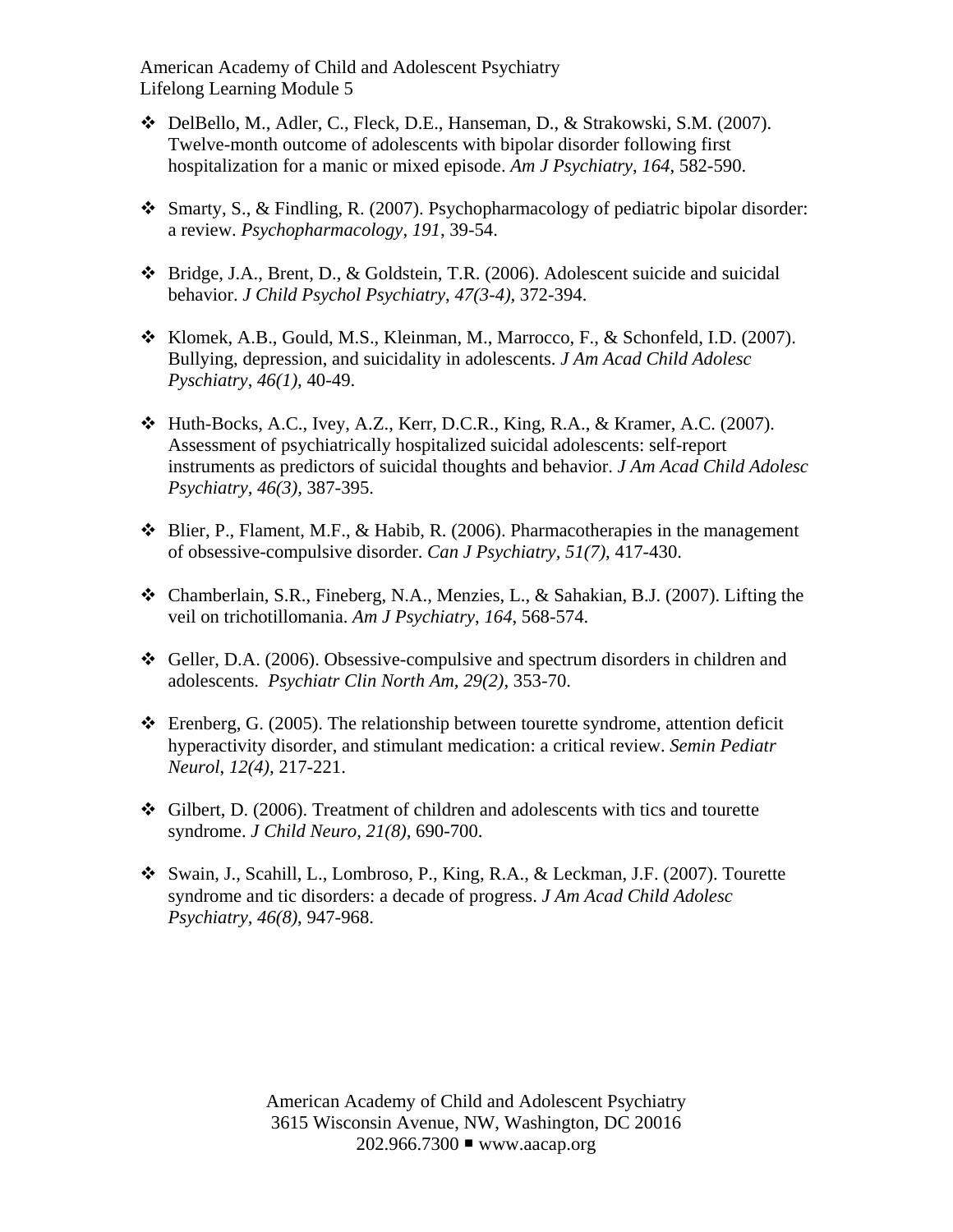## **Section II**

## **Seminal Articles – Updates on Relevant Topics for Child and Adolescent Psychiatrists**

- American Academy of Child and Adolescent Psychiatry. (2007). Practice parameter for the assessment of the family. *J Am Acad Child Adolesc Psychiatry*, *46(7),* 923- 937.
- American Academy of Child and Adolescent Psychiatry. (2007). Practice parameter for the assessment and treatment of children and adolescents with attentiondeficit/hyperactivity disorder. *J Am Acad Child Adolesc Psychiatry*, *46(7),* 894-921.
- Wilens, T.E., Adams, J., Adler, C., Fusillo, S., Rotrosen, J., Sawtelle, R., et al. (2008). Misuse and diversion of stimulants prescribed for ADHD: a systematic review of the literature. *J Am Acad Child Adolesc Psychiatry, 47(1),* 21-31.
- Plioplys, S., Dunn, D., & Caplan, R. (2007). 10-year research update review: psychiatric problems in children with epilepsy. *J Am Acad Child Adolesc Psychiatry*, *46(11),* 1389-1402.
- Tarter, R., Vanyukov, M., Kirisci, L., Reynolds, M., & Clark, D.B. (2006). Predictors of marijuana use in adolescents before and after licit drug use: examination of the gateway hypothesis. *Am J Psychiatry*, *163*, 2134-2140.
- Stephan, S.H., Adelsheim, S., Kataoka, S., Mills, C., & Weist, M. (2007). Transformation of children's mental health services: the role of school mental health. *Psychiatr Serv, 58(10),* 1330-1338*.*
- Gleason, M.M., Egger, H.L, Emslie, G., Greenhill, L.L., Kowatch, R.A., Lieberman, A.F., et al. (2007). Psychopharmacological treatment for very young children: context and guidelines. *J Am Acad Child Adolesc Psychiatry*, *46(12),* 1532-1572.
- $\triangleleft$  Correll, C. (2008). Antipsychotic use in children and adolescents: minimizing adverse effects to maximize outcomes. *J Am Acad Child Adolesc Psychiatry, 47(1),* 9-20.
- $\div$  Hilt, R.J., & Woodward, T.A. (2008). Agitation treatment for pediatric emergency patients. *J Am Acad Child Adolesc Psychiatry*, *47(2),* 132-138.
- Dell, M.L., Vaughan, B.S., & Kratochvil, C.J. (2008). Ethics and the prescription pad. *Child Adolesc Psychiatric Clin N Am, 17(1),* 93-111.

American Academy of Child and Adolescent Psychiatry 3615 Wisconsin Avenue, NW, Washington, DC 20016 202.966.7300 www.aacap.org